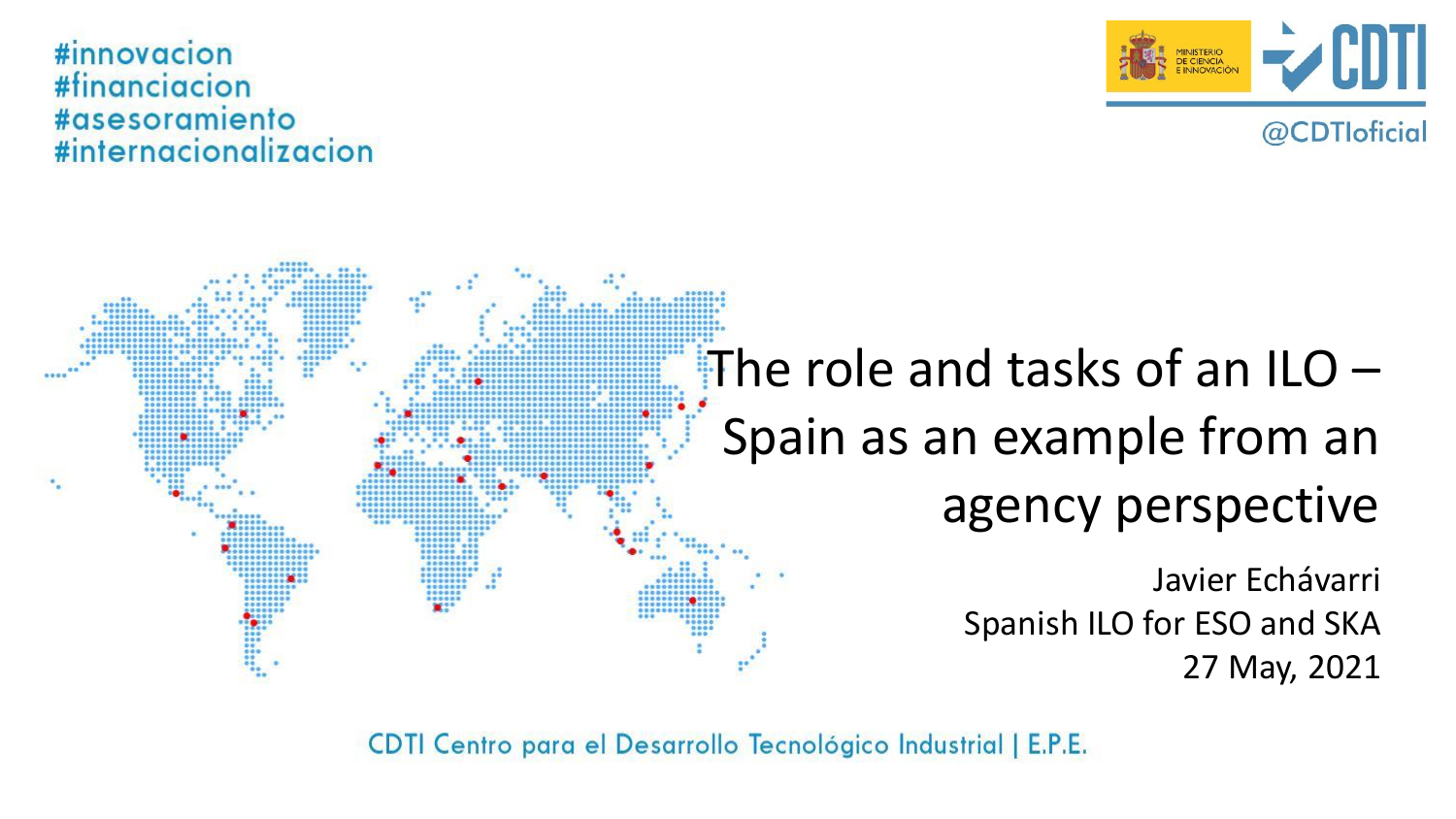## **ILO Network in Spain**

- In Spain, the three ILOs are employed by CDTI, E.P.E.
- CDTI: Spanish innovation agency
- CDTI mission: to improve the technological level of the Spanish companies by means of implementing the following activities:
	- Financial support with soft loans, grants and tax-exemption official certificates to industrial R&D projects.
	- Management and fosterage of Spanish participation in international R&D and innovation programmes: Horizon Europe, Eureka, Eurostars, etc.
	- Promotion of international business technology transfer and support services for technological innovation.
	- Support of tech startups and growth
	- Industrial return from scientific research infrastructures and ESA

@CDTloticial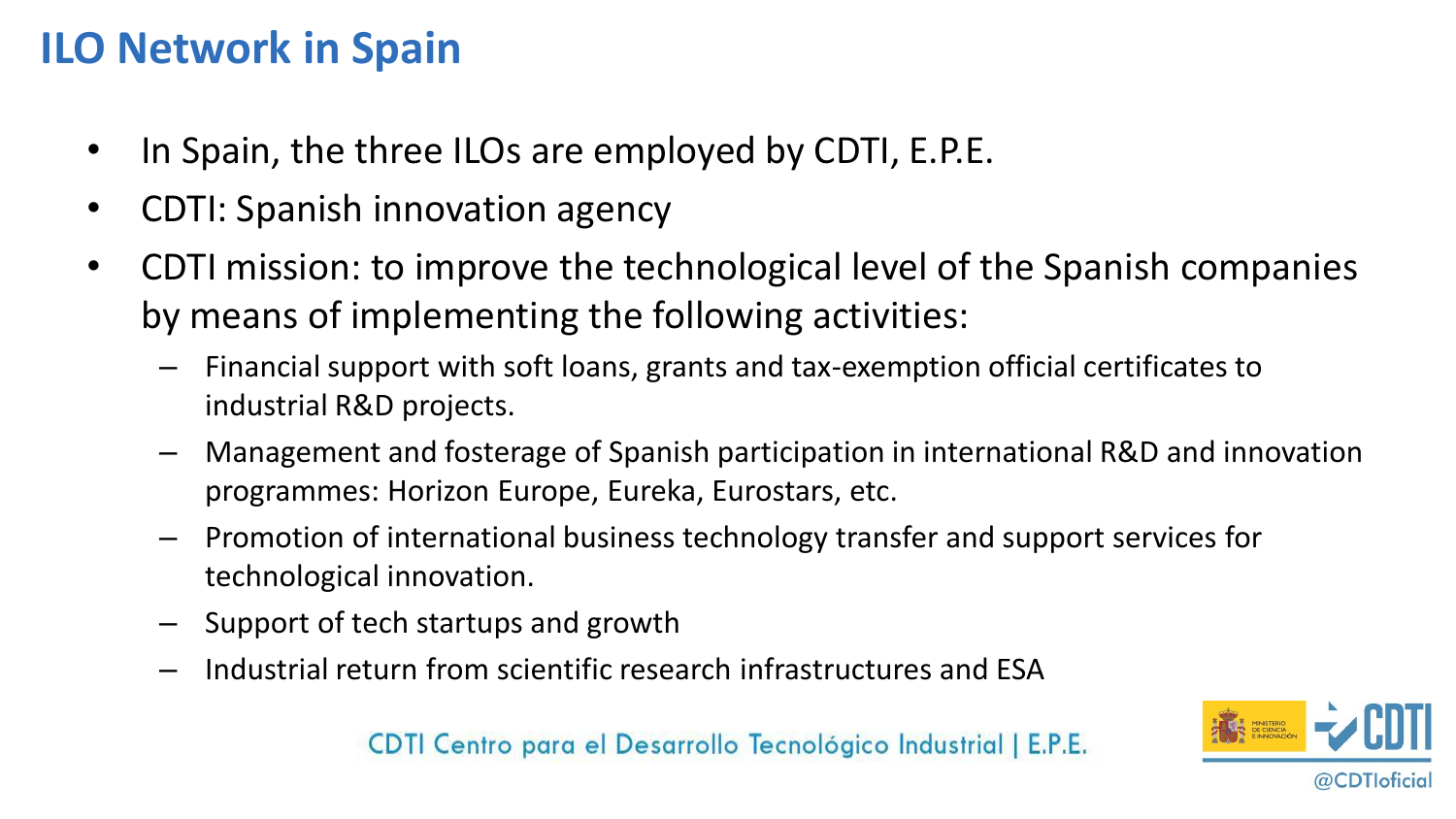# **ILO responsibilities in Spain**

### **ILO RI**

- Official contact point for all industrial matters
- Participation in ILO meetings and in Finance Committees
- Information source for national industrial capabilities
- Collaboration agreements (eg. magnets with CERN and CIEMAT)

## **ILO Industry**

- Distribution of opportunities, tenders, long term strategies
- Support in tender preparation, partner search
- Organisation of industrial days and visits to RIs
- Support in R&D project application to CDTI
- Monitoring of spanish contracts and support when dealing with Ris. Monitoring of georeturi
- Catalogue of industrial capabilities as a supplier of Big Science organisations

## **ILO Ministry**

- Expertise and support in all industrial matters
- Definition of in-kind contributions
- Support to RI candidacies, análisis and enhancement of industrial capabilities







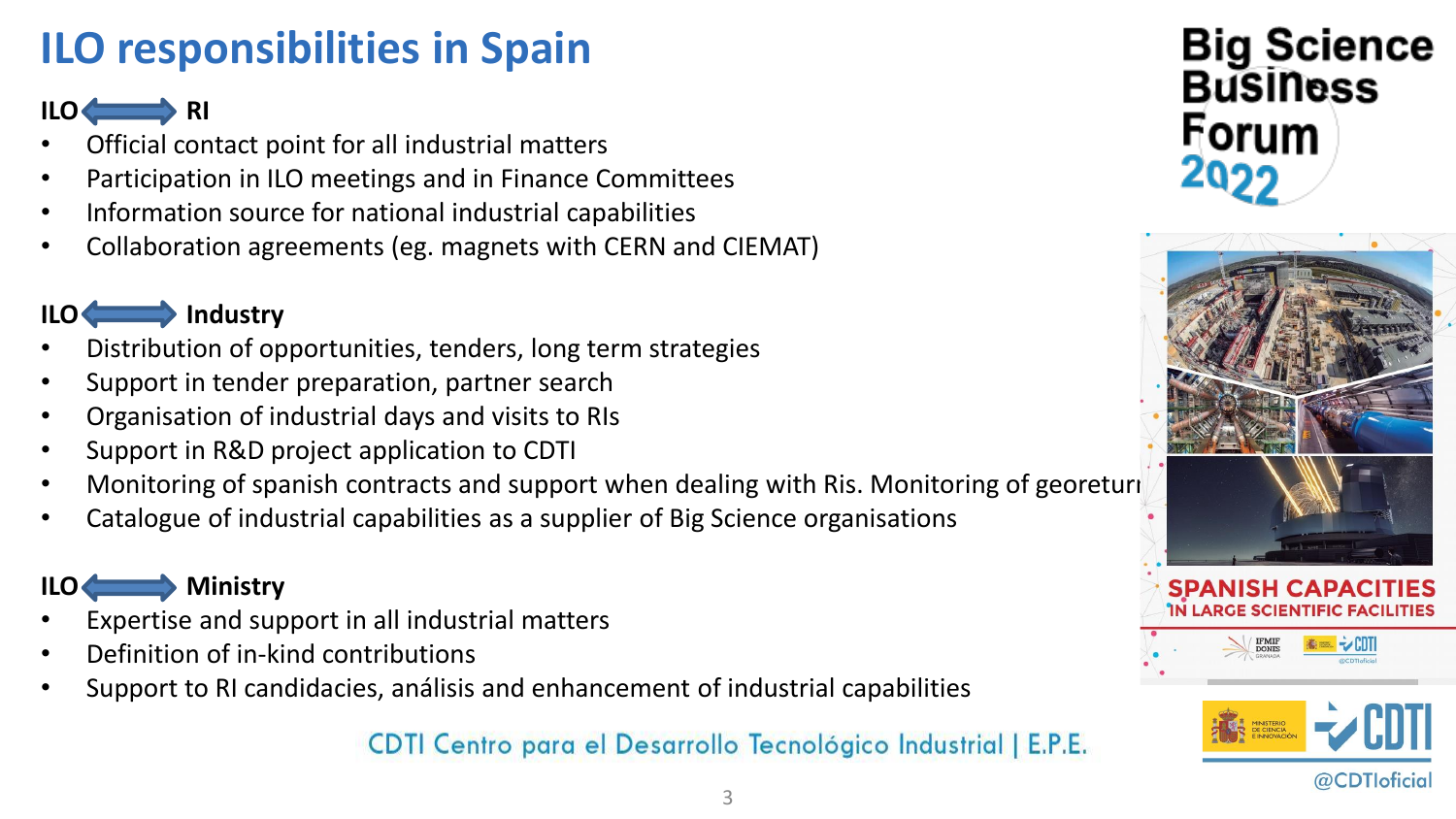## **ILO KPIs in Spain**

- Our main KPI is **industrial return**
- Other relevant KPIs:
	- Collaboration agreements
	- Public procurement projects
	- Activities towards RIs to be hosted in Spain (e.g. DONES)
	- Preparatory R&D projects for industry as a supplier of Big Science facilities
	- Brokerage events and workshops (e.g. Big Science Business Forum)
- Still room for improvement on:
	- Technology transfer
	- Industry as a user of RIs
	- Analysis of the quality of industrial return: % of SMEs, % of new companies, added value

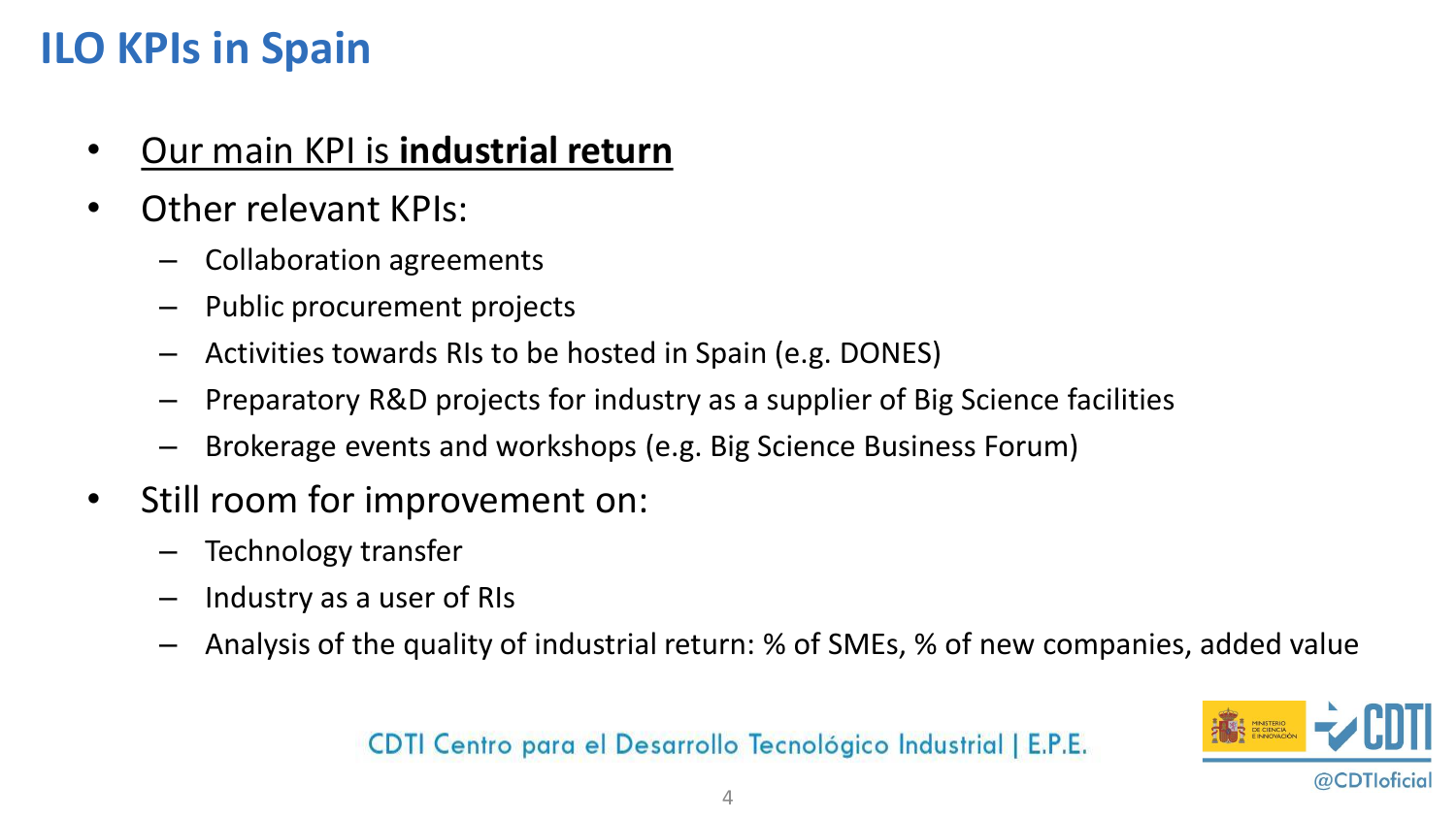## **Our strengths as ILOs employed by a governmental agency**

- Funding for the ILO network guaranteed, fixed CDTI staff
- ILOs with technical background in industry
- All ILOs working together -> orientation towards Big Science technologies rather than RI
- Good collaboration with Ministry of Science and Innovation: access to Finance Committees as experts and in some cases to Councils
- Support to Ministry of Science for national research infrastructures
- Experts in Horizon Europe RI committee
- Strong connection and synergies with ESA delegates (also belonging to CDTI, same directorate)

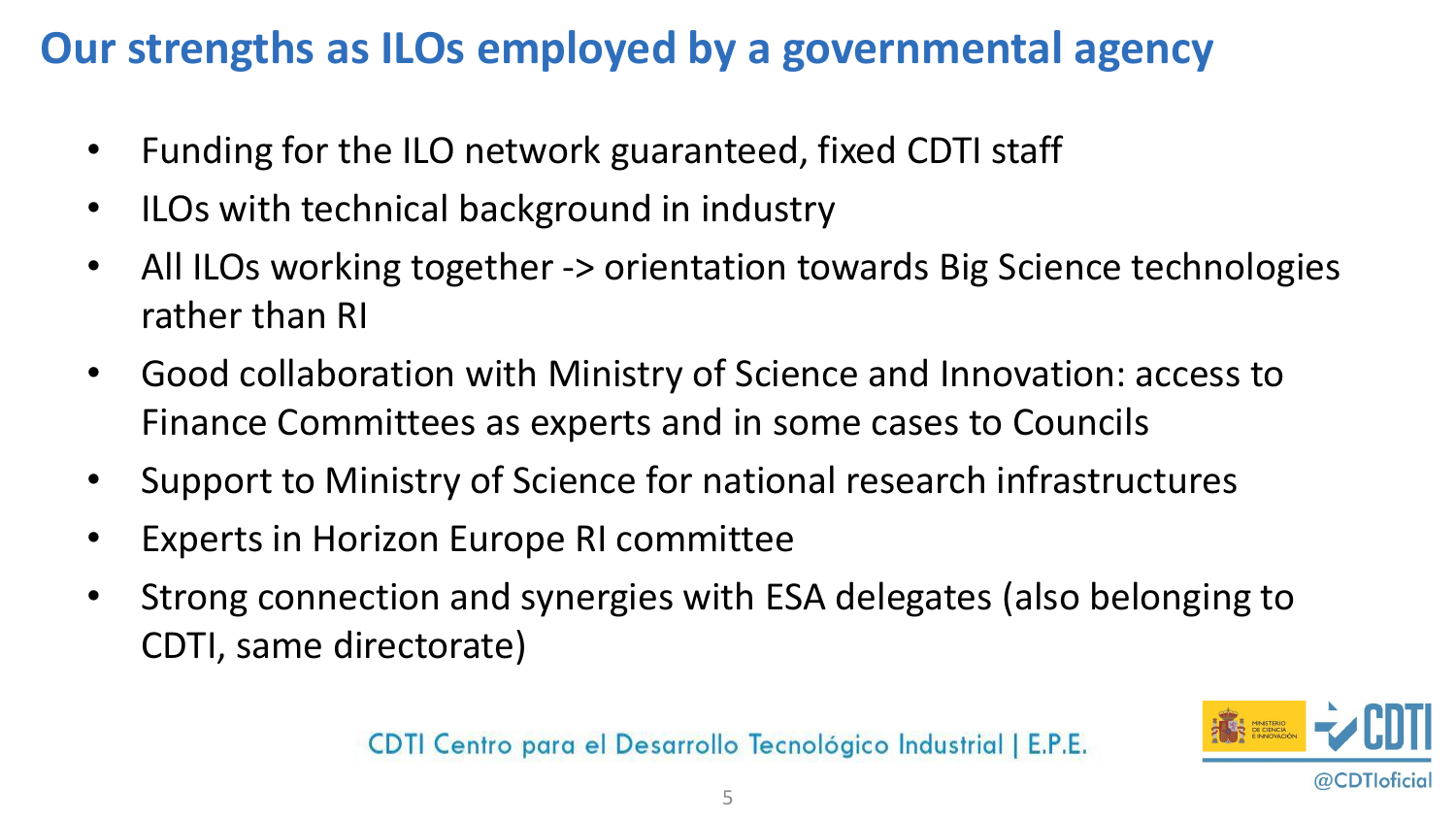## **Our strengths as ILOs employed by a governmental agency**

- Access to R&D funding instruments
- Access to project and proposals database
- Collaboration with CDTI marketing and communication divisions.
- Enhanced visibility of the Big Science market towards national authorities
- Funding for events (e.g. BSBF 2022)

## **Constraints**:

- Non-scientific background
- Subject to national procurement rules
- Accountability for every action and decision taken
- Very much focused on industry as a supplier

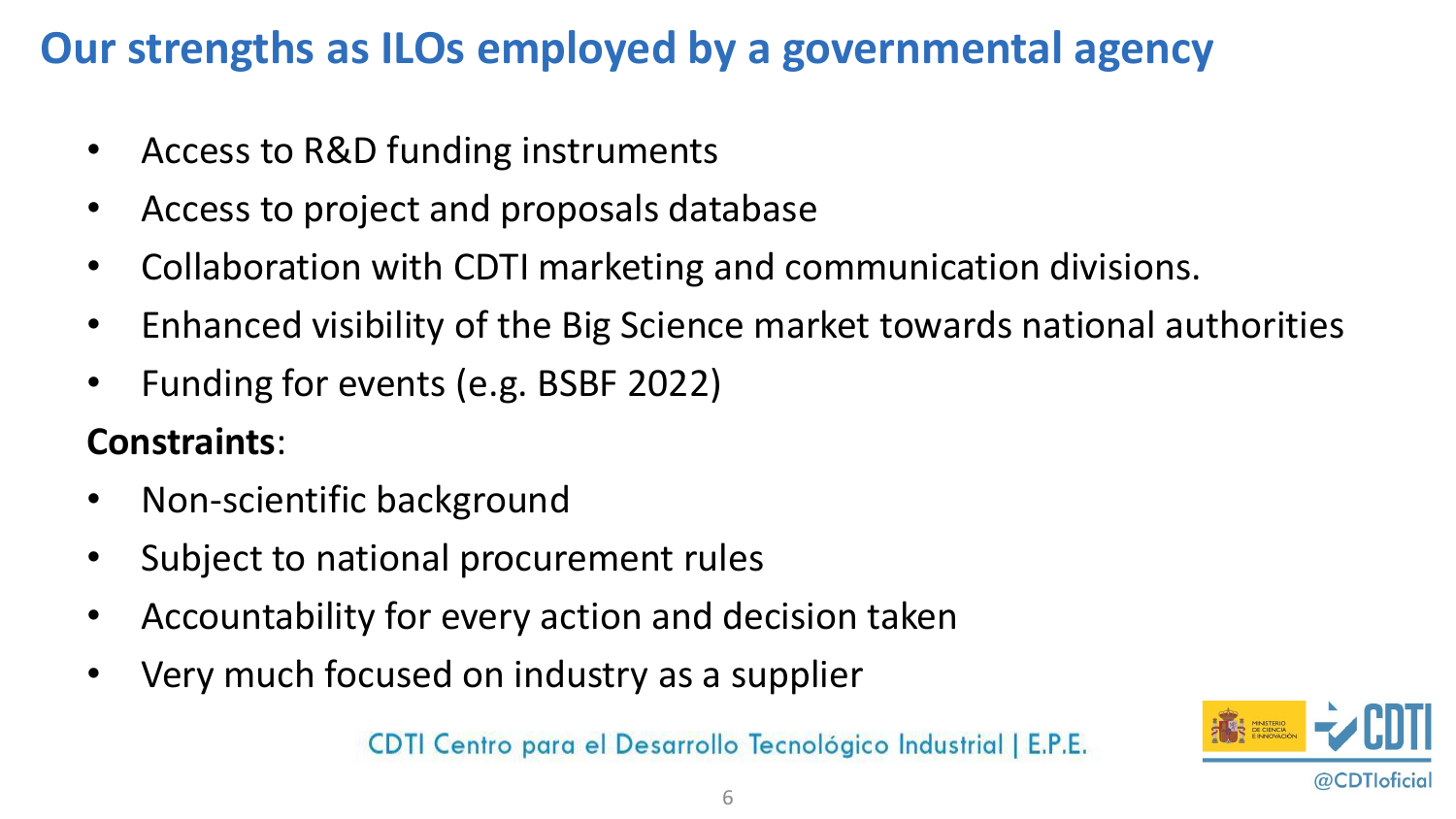

Number of companies engaged with ILO via ILO network

Smaller industry base for ILOs working for Public Research Organisations

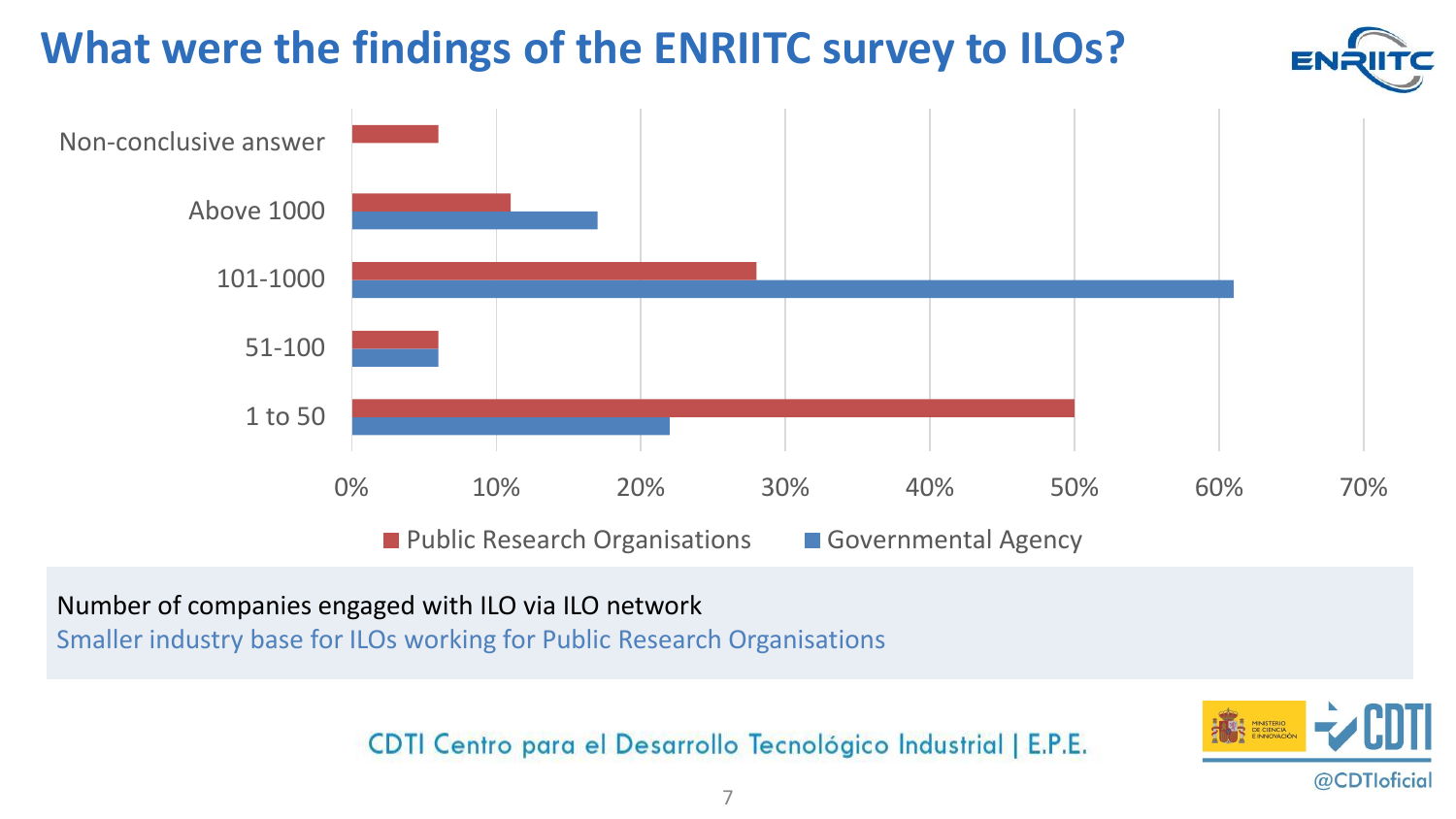

#### ILO working time

ILOs working in Governmental Agencies are more full time but probably cover more RIs

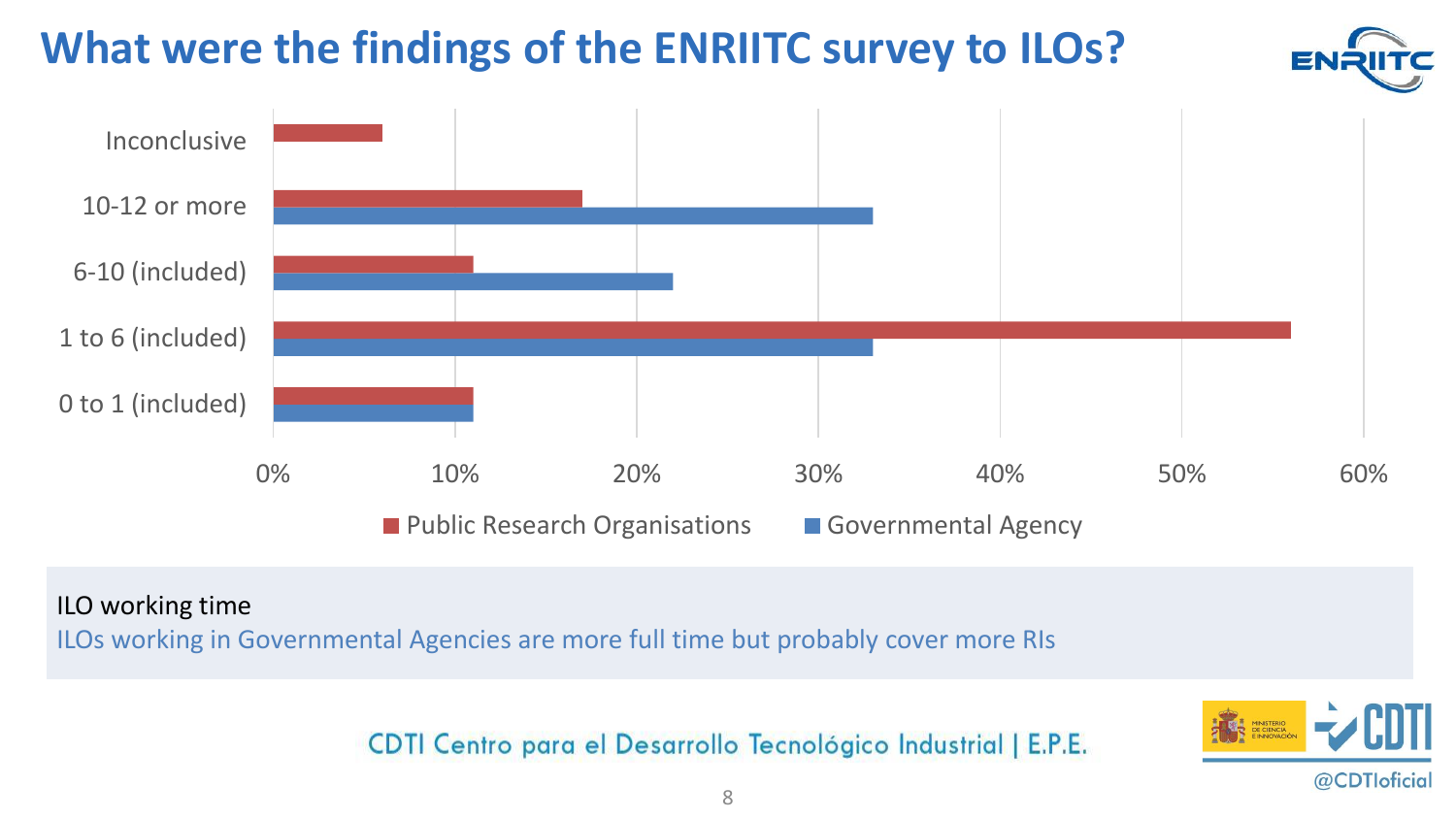



Level of information coming from your RI on georeturn, procurement strategy, and finance committee meetings or similar – % of ILOs according to the place of employment.

Information from FC seems to flow better to governmentally employed ILOs

CDTI Centro para el Desarrollo Tecnológico Industrial | E.P.E.



@CDTIoficial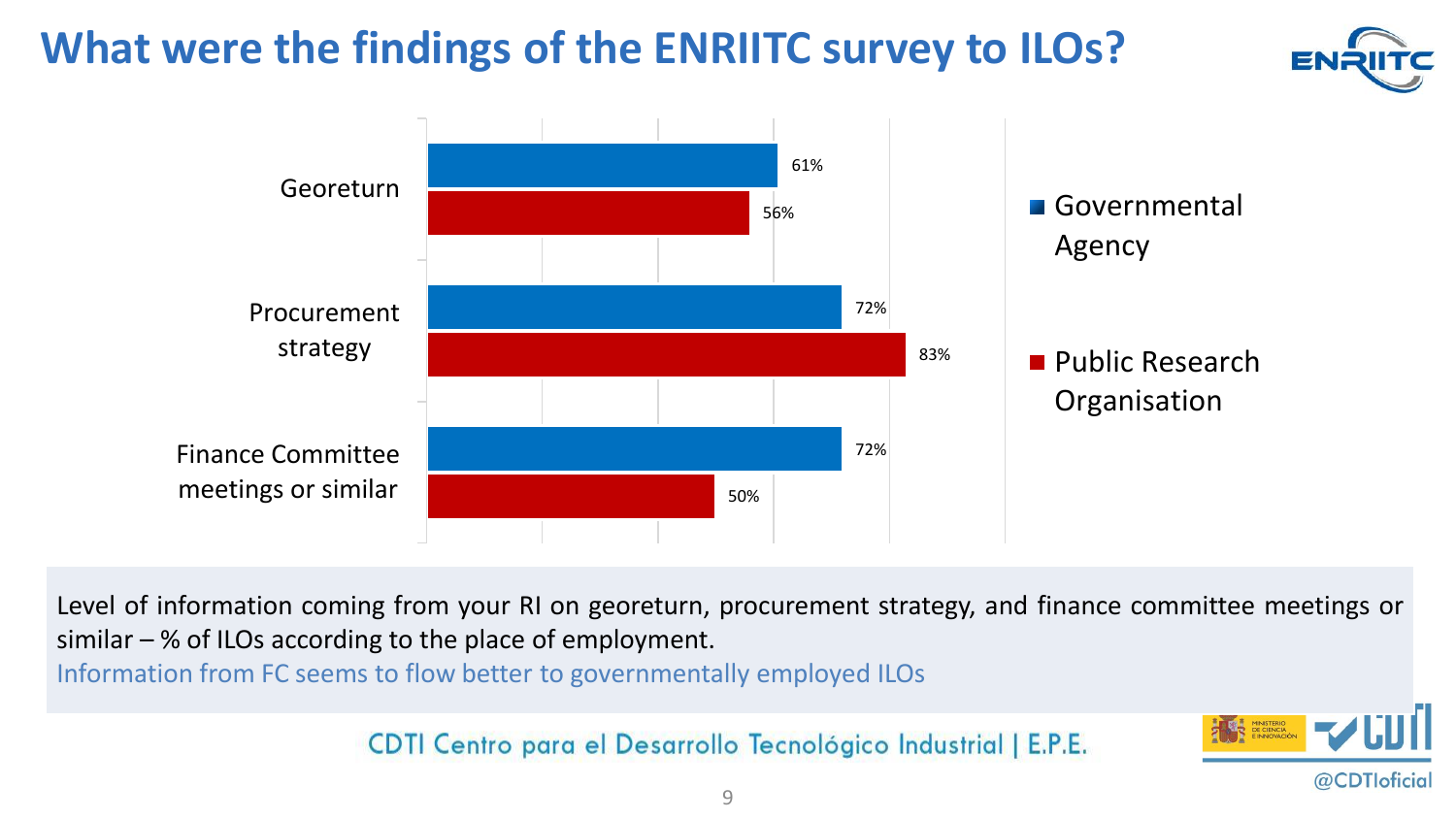

## **Raising georeturn/value of national contracts**



#### Promoting Technology-transfer activities Improving supplier base for the RI



### Employer's evaluation of ILOs' performance

Georeturn and to a less extent improving the supplier base are more important KPIs for ILOs employed by governmental agencies compared to public research organisations. **Expressing the cupplier base are more important**  $|I_{\text{D}}|$  **for U.Qs employed by** 

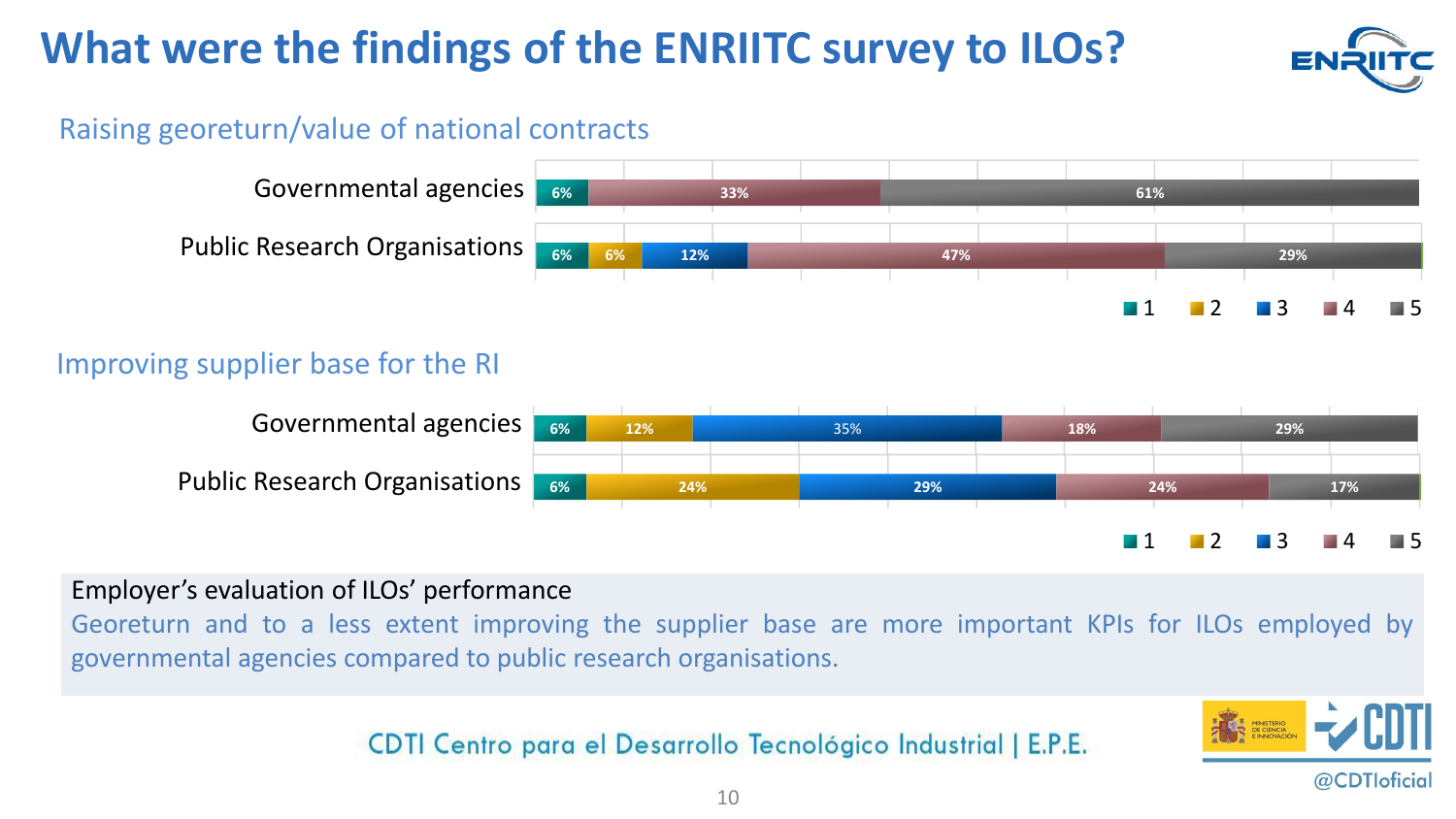

## Promoting technology-transfer activities



1 5 **15% 23% 17% 13% 20%**

**29%**

## Promoting industry-RI-university collaborations



Employer's evaluation of ILOs' performance

ILOs employed by Public Research organisations demonstrate a broader view of other ILO functions like tech transfer or industry-RI collaborations

#### Centro para el Desarrollo Tecnológico Industrial

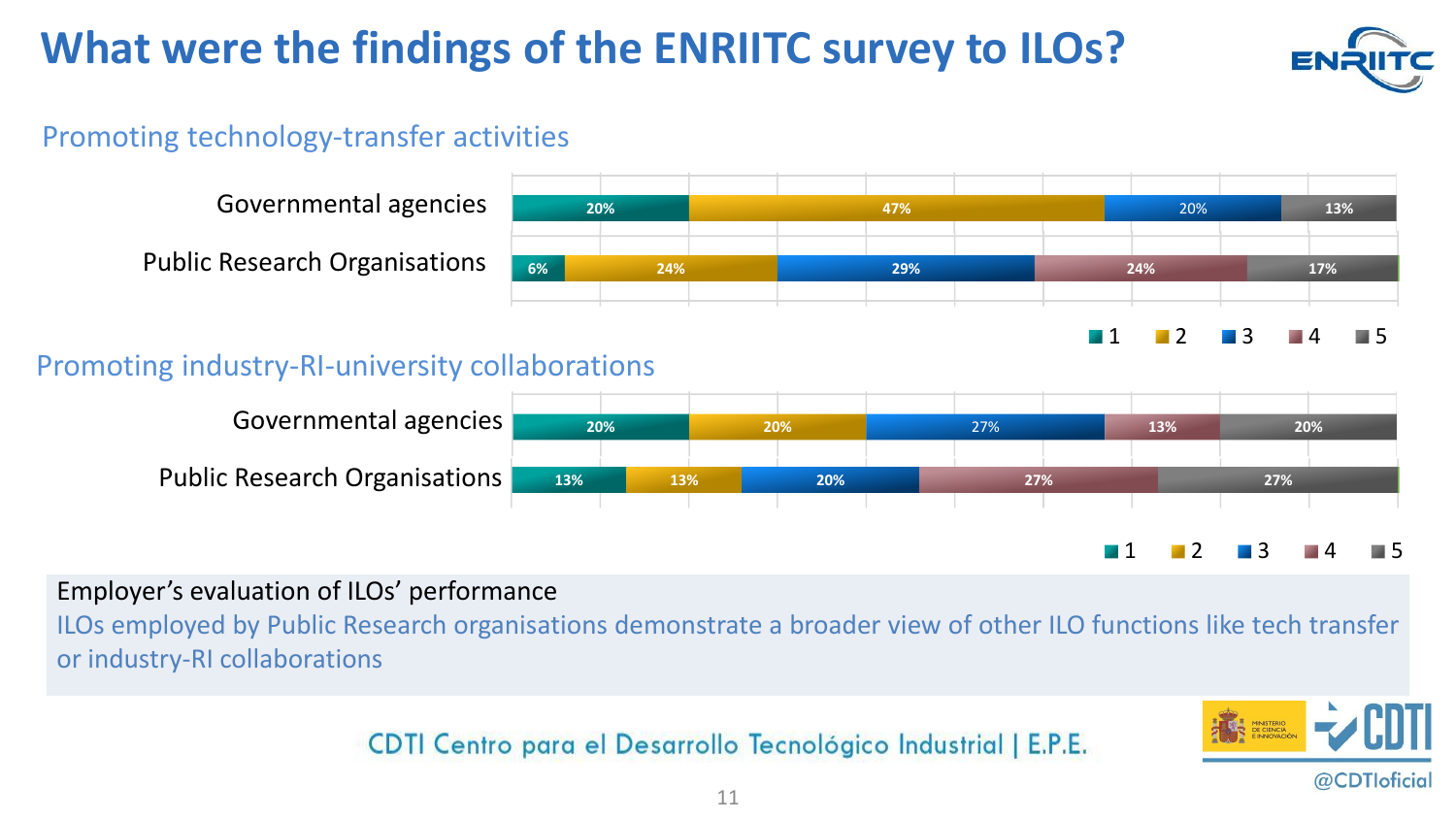## **Some conclusions worth exploring**

- There is more to the ILO role than the traditional role of liaison with industry as a supplier; synergy can be created between the goals of raising georeturn, creating co-development and promoting technology transfer.
- Diversity in the different national ILO networks across Europe brings different understandings of the ILO role; a common and official job description could improve mutual understanding
- We need to share our success stories and learn from each other to determine what works, on an international level; this emphasizes the added value of a European ILO network. Also, from ENRIITC, how ICOs work with industry as a supplier but also other less explored domains.
- The activities of ILOs can cover the entire innovation chain; from low TRL technology development to applications in many social and economic markets, but these innovation chain are often fragmented